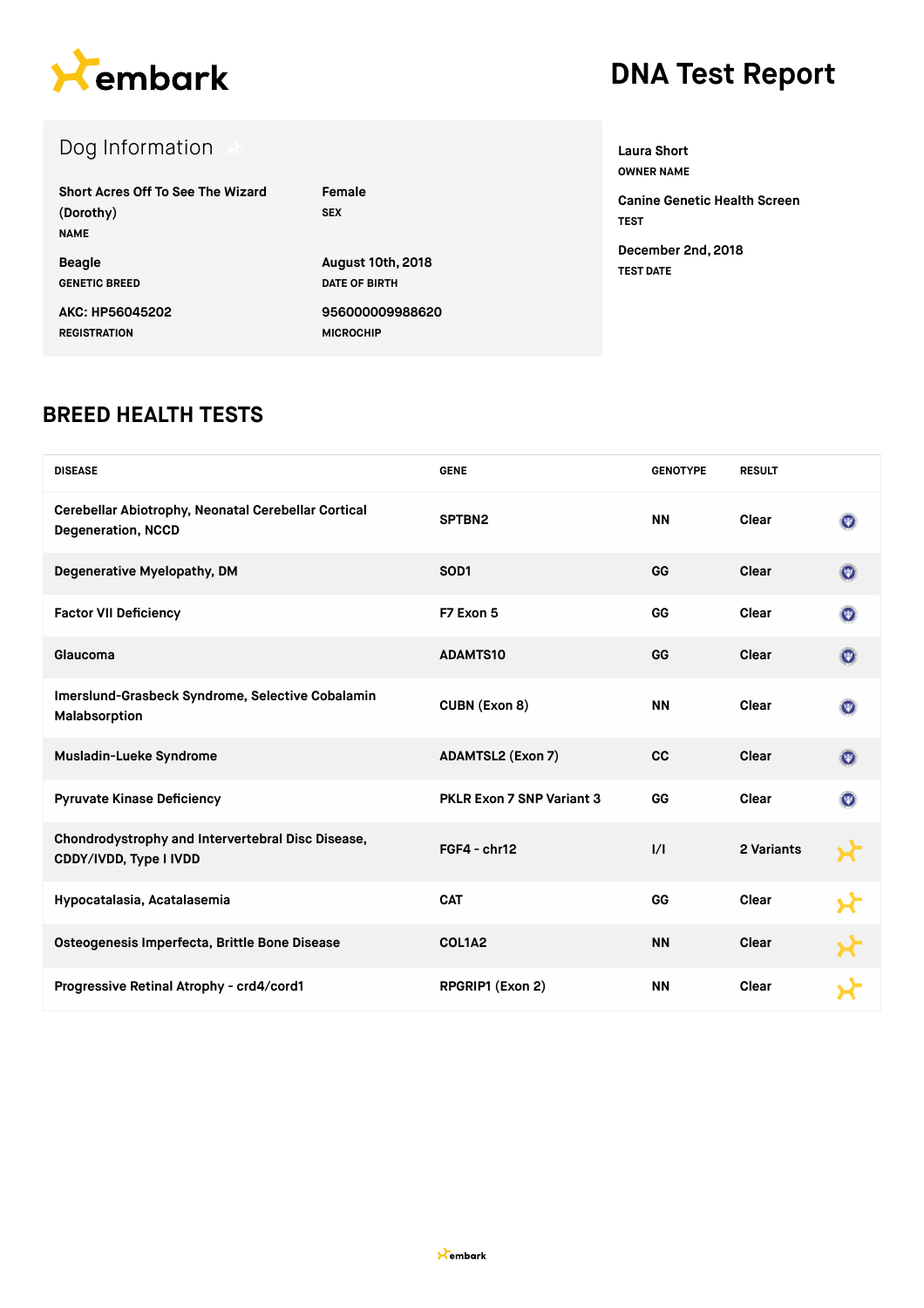

## Dog Information

**Short Acres Off To See The Wizard (Dorothy) NAME**

#### **INBREEDING AND DIVERSITY**

| <b>Genetic Diversity</b>         | <b>RESULT</b>          |
|----------------------------------|------------------------|
| <b>Coefficient Of Inbreeding</b> | 20%                    |
| <b>MHC Class II - DLA DRB1</b>   | No<br><b>Diversity</b> |
| MHC Class II - DLA DQA1 and DQB1 | No<br><b>Diversity</b> |

**X**embark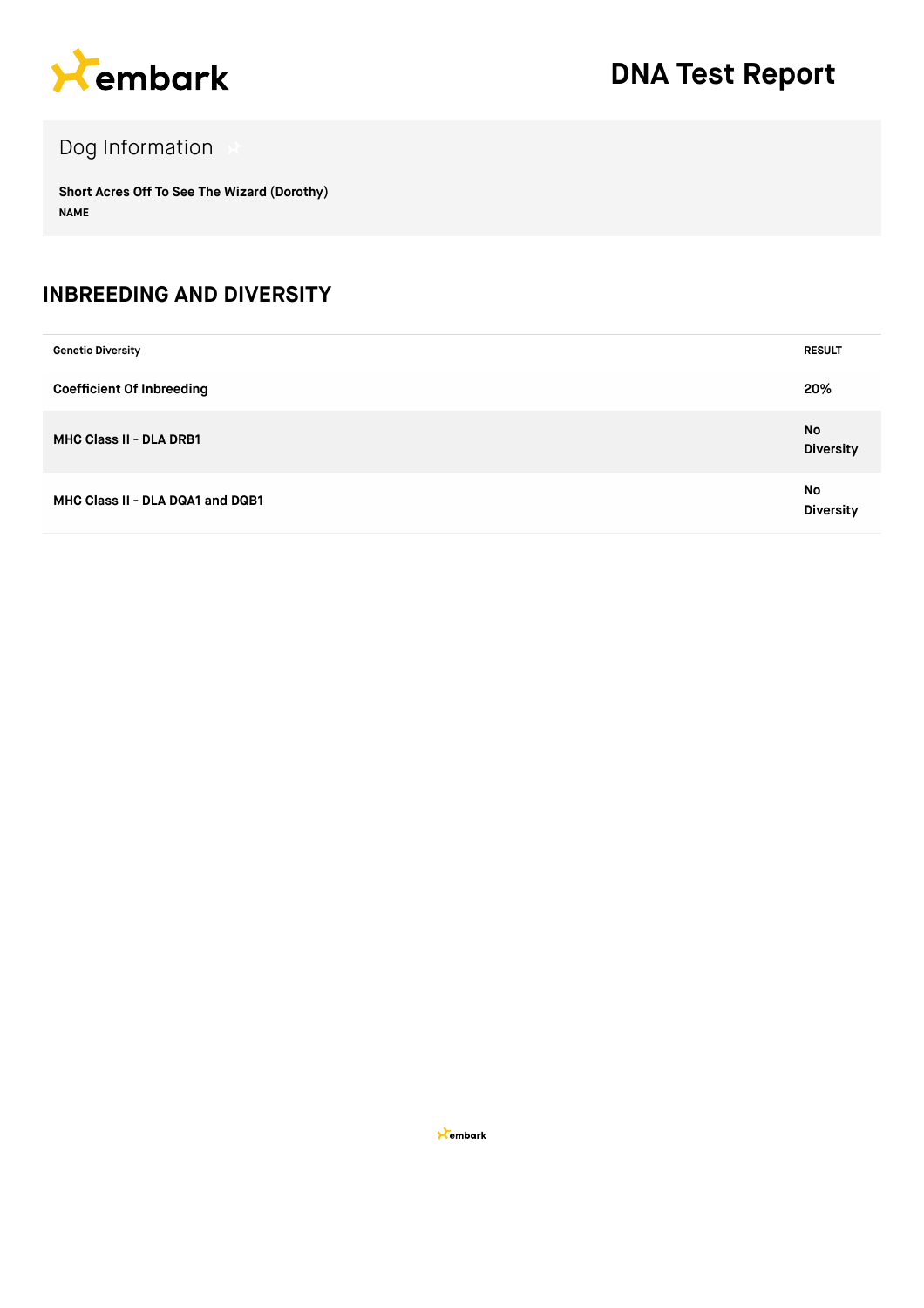

## **DNA Test Report**

## Dog Information

**Short Acres Off To See The Wizard (Dorothy) NAME**

### **TRAIT TESTS (1/2)**

| <b>Coat Color</b>            |                                                          | <b>RESULT</b>            |
|------------------------------|----------------------------------------------------------|--------------------------|
| E Locus (MC1R)               | No dark mask or grizzle                                  | Ee                       |
| K Locus (CBD103)             | More likely to have a patterned haircoat                 | <b>k</b> yk <sub>y</sub> |
| A Locus (ASIP)               | Black/Brown and tan coat color pattern                   | $a^{t}a^{t}$             |
| <b>D Locus (MLPH)</b>        | Dark areas of hair and skin are not lightened            | DD                       |
| <b>B Locus (TYRP1)</b>       | Black or gray hair and skin                              | <b>BB</b>                |
| Saddle Tan (RALY)            | Likely saddle tan patterned                              | <b>NN</b>                |
| S Locus (MITF)               | Likely flash, parti, piebald, or extreme white           | spsp                     |
| M Locus (PMEL)               | No merle alleles                                         | mm                       |
| H Locus (Harlequin)          | No harlequin alleles                                     | hh                       |
|                              |                                                          |                          |
| <b>Other Coat Traits</b>     |                                                          | <b>RESULT</b>            |
| Furnishings (RSPO2) LINKAGE  | Likely unfurnished (no mustache, beard, and/or eyebrows) | Ш                        |
| Coat Length (FGF5)           | Likely short or mid-length coat                          | GG                       |
| Shedding (MC5R)              | Likely heavy/seasonal shedding                           | cc                       |
| Coat Texture (KRT71)         | Likely straight coat                                     | cc                       |
| Hairlessness (FOXI3) LINKAGE | Very unlikely to be hairless                             | <b>NN</b>                |
| Hairlessness (SGK3)          | Very unlikely to be hairless                             | <b>NN</b>                |
|                              |                                                          |                          |

**Other Body Features RESULT**

**X**embark